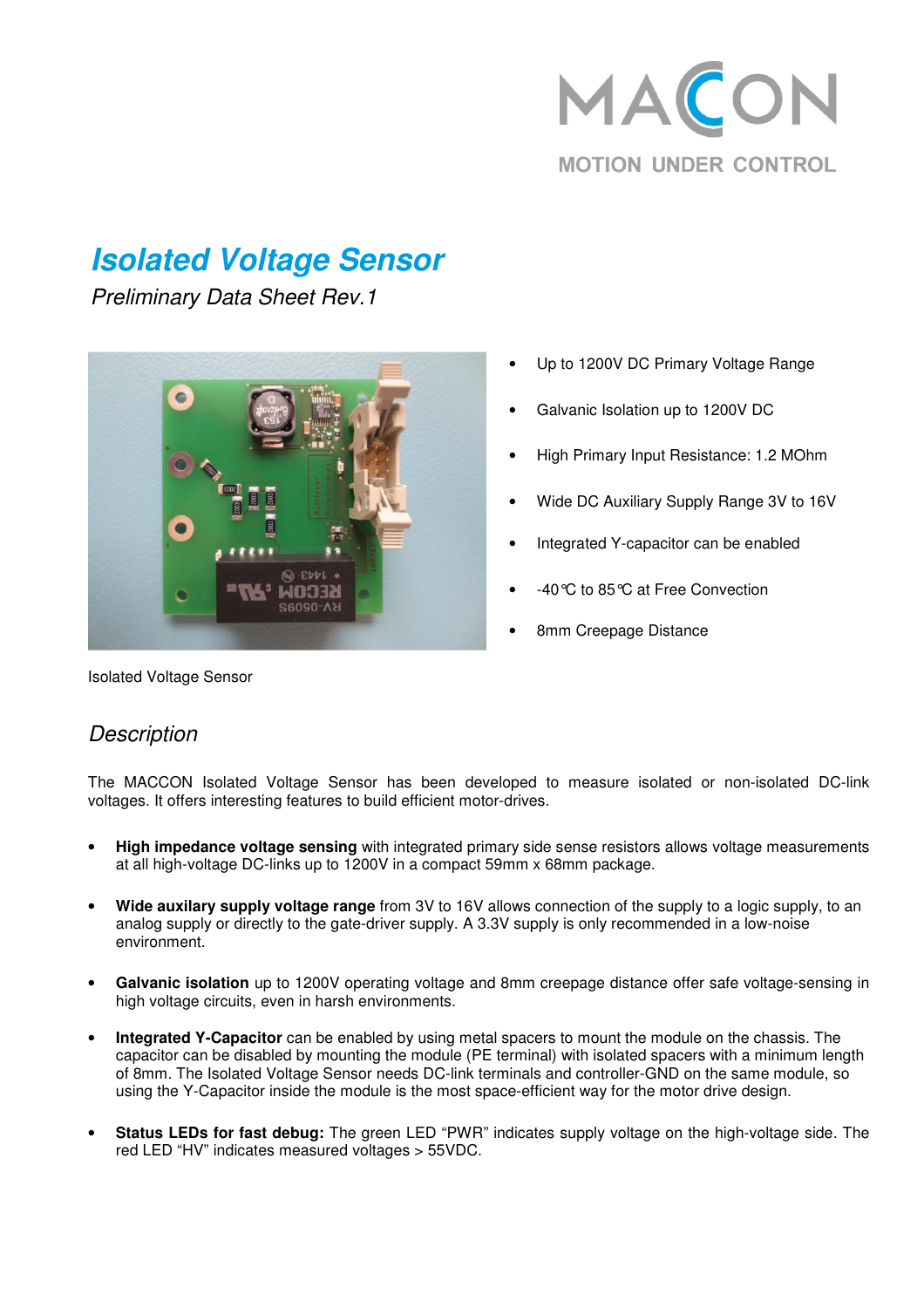

### Electrical characteristics

| Parameter                                                 | Min.  | Typ.  | Max.   | <b>Unit</b>   |
|-----------------------------------------------------------|-------|-------|--------|---------------|
| DC Supply Voltage Range                                   | 3     |       | 16     | V             |
| Peak Supply Voltage (Abs. Max.)                           |       |       | 18     | $\vee$        |
| <b>UVLO Threshold for Rising Supply Voltage</b>           |       | 2,6   |        | $\vee$        |
| <b>UVLO Threshold for Rising Supply Voltage</b>           |       | 2,2   |        | $\vee$        |
| Quiescent Current Vcc = 3V                                |       | 220   |        | mA            |
| Quiescent Current Vcc = 5V                                |       | 155   |        | mA            |
| Quiescent Current Vcc = 15V                               |       | 47    |        | mA            |
| <b>Measuring Voltage Range</b>                            | 0     |       | 1200   | $\vee$        |
| Output Voltage Range independent from Supply Voltage      | 0     |       | 5,2    | $\vee$        |
| <b>Input Resistance</b>                                   |       | 1,2   |        | <b>MOhm</b>   |
| Gain (1200V Input -> 4,8V Output)                         |       | 0,004 |        | V/V           |
| Error over Full Temperature Range (+/-)                   |       |       | 1,5    | $\frac{9}{6}$ |
| Small Signal Bandwidth (Input = 20Vpp)                    |       |       | 10     | kHz           |
| <b>Internal Y-Capacitor</b>                               |       | 3,3   |        | nF            |
| Maximum dV/dt for $Ta = 25^\circ C$                       |       |       | 10     | kV/us         |
| DC-Link Voltage, Isolation Working Voltage                |       |       | 1200   | V             |
| <b>Creepage Distance</b>                                  | 8     |       |        | mm            |
| <b>Ambient Temperature at free Convection</b>             | $-40$ |       | $+85$  | °C            |
| <b>Storage Temperature</b>                                | $-40$ |       | $+100$ | $\mathcal{C}$ |
| <b>Dimension W</b>                                        |       | 63    |        | mm            |
| <b>Dimension L</b>                                        |       | 59    |        | mm            |
| Dimension H mounted on 10mm Spacers, Plugged Ribbon Cable |       | 38    |        | mm            |

Parameter Table

#### **Notes**

- **Danger of hazardous voltages! Only trained and certified personal should use this device!**
- **AWG24 ribbon cable is required for the controller interface**
- **Ribbon interface cable should be as short as possible. Ribbon cables have only low voltage isolation, they must be safely isolated from high-voltage traces according to the required technical standards for the system.**
- **Maximum DC-Link Voltage and Driver Isolation: The test voltage of the driver isolation is 4250Vrms (6000Vpk). Before choosing this device for your application, please define the required supply voltage conditions including overvoltage category and perform an isolation coordination analysis for your system. Prevent excessive isolation testing, this will degrade Isolation!**